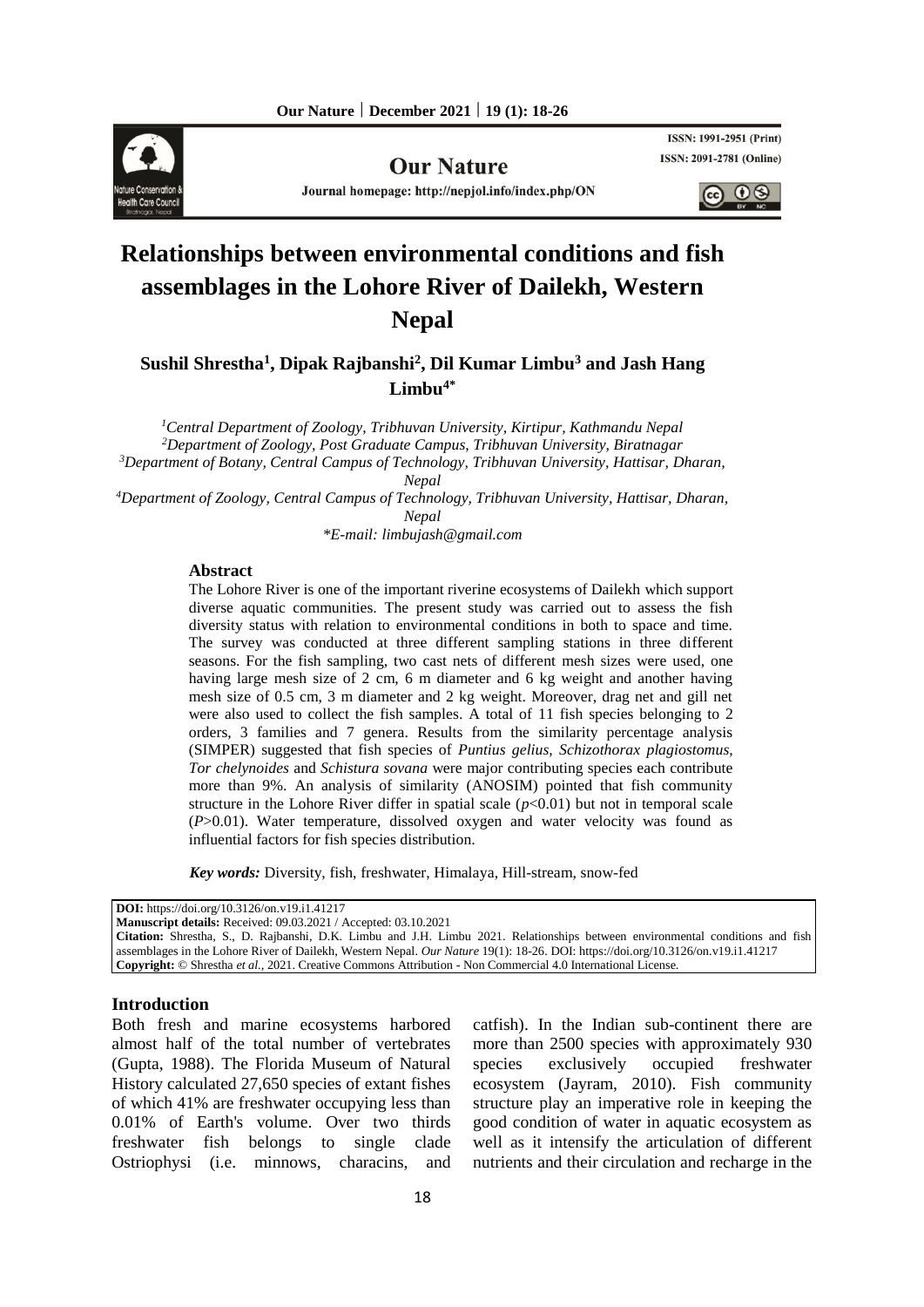#### **Shrestha, Rajbanshi, Limbu and Limbu / Our Nature | December 2021 | 19 (1): 18-26**

aquatic bodies. Fish community gives signal for the status of freshwater ecosystem since it is tactful to a broad range of stressors (Karr, 1981). The diversity and distribution pattern of fish has been widely related with the environmental factors like dissolved oxygen (DO), free carbon dioxide  $(CO_2)$ , pH, alkalinity and more critically with the temperature (Yan *et al.,* 2010; Limbu *et al.,* 2020; Limbu and Prasad, 2020; Prasad *et al.,* 2020). In the context of Nepal, there is rich diversity of freshwater aquatic fauna including fishes and plankton. Moreover, fish diversity of Nepal has been poorly studied or understood relative to other fauna (Shrestha *et al.,* 2009; Limbu *et al.,* 2018; 2021). There is a strong relationship between different water quality parameters with the diversity, distribution and abundance of species. In the shallow and

#### **Materials and Method**

#### *Study area*

The Lohore River is located in Dailekh Mid-Western Nepal (Fig. 1). The study was carried out from Dungeshwor to Chupra covering the

polluted water some hardy species of fish like catfish and larvivorous fishes were found to be residing and schooling. Similarly, the type of water bottom, bed substrate, depth of water bodies, density of water and temperature along with its velocity played vital role in diversity and distribution patterns of the fish species (Kadye *et al.,* 2008; Li *et al.,* 2012). There has been considerable debate in recent literature as to the relative importance of physical and biological factors in structuring fish assemblages in streams and rivers (Gorman and Karr, 1981). This study aims to determine the fish diversity status with relation to environmental conditions in both to space and time. The findings are expected to enhance knowledge on fish richness in less explored rivers like Lohore River.

length of 19km. The Lohore River originates from Mahabu lekth on North and finally joins with Karnali River at Tallo Dungeshwor on South. It lies between  $28^\circ.45'$  and  $28^\circ.45'$  North latitude and 81°.34' and 81°.41' East Longitude.



**Figure 1.** Map of study area showing Lohore River with sampling stations.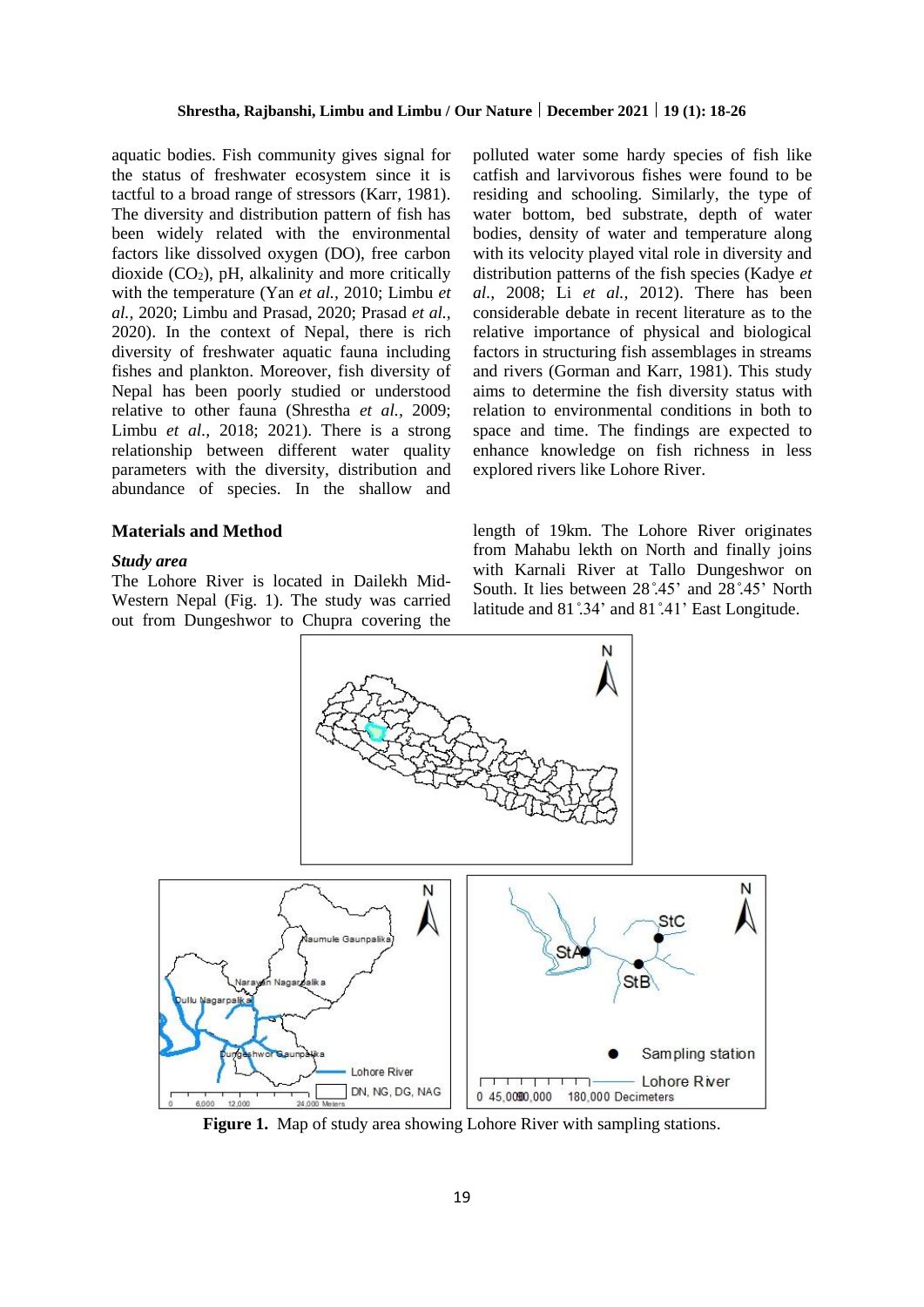## *Data Collection, Preservation and Identification*

The fish sampling was done across the three sampling stations. The major gear used for the present research work was cast net of monofilament type made by hemp fiber. Two cast net of different sizes were used, one having large mesh size of 2 cm, 6 m diameter and 6 kg weight and another having mesh size of 0.5 cm, 3 m diameter and 2 kg weight. The smaller was used in the upstream having low water volume, while larger was used in downstream having high water volume. Besides, a drag net made from a local mosquito net of mesh size 0.2 cm was used for collecting small fish species. The collection was done seasonally (autumn, winter and spring, summer) from September 2019 to April 2020. Fishing gears were operated within 500m length at each sampling station from 7 am to 1 pm. A total of 100 throws were made for cast net and 50 hauls for gill net to catch the fishes. For estimation of abundance of fishes, two removal pass method (Seiber and Le Cren, 1967) was used. Each removal pass includes moving first upstream then downstream within a pre-determined length (500 m) with equal effort of 30 minutes for each pass at each side of river. The collected fish samples were photographed and were preserved in 10% formalin solution in plastic jar and brought to Central Department of Zoology (CDZ) lab, Tribhuvan University, Kirtipur, Kathmandu, Nepal for further identification. The collected fishes were identified using standard taxonomic references (Talwar and Jinghram, 1995; Jayram, 2010).

 The environmental variables measured in situ during the field visit included: water temperature, dissolved oxygen (DO), free carbon-dioxide  $(CO<sub>2</sub>)$ and water velocity. Water temperature (ºC) was measured with a digital thermometer (Hanna, HI98501, UK) by placing it in the water at a depth of 1feet. The DO (mg/l) was measured by the Winkler titra-metric method, while pH was measured using a pH meter (HI98107, Hanna Instrument, UK). Free carbon dioxide  $(CO<sub>2</sub>)$  was analyzed by titrating water sample against a strong alkali (NaoH) and Phenolphthalein indicator was used in titration. Water velocity was measured by

the float method with the help of a stop watch, plastic ball and measuring tape.

#### *Data analysis*

One-way analysis of variance (ANOVA) was used for temperature, pH, dissolved oxygen, hardness and water velocity to calculate the existence of any differences between space and time spectrum. A post-hoc Tukey HSD test was used to test which means were significantly different at a 0.05 level of probability (Spjøtvoll and Stoline, 1973).

Shannon Weiner diversity index (Shannon and Weaver, 1963) considers both the number of species and the distribution of individuals among species. The Shannon-Weiner diversity was calculated by following formula:

 $H = \sum_{i=1}^{S} Pi * logPi$ 

Where S is the total number of species and *Pi* is the relative cover of *ith* of species.

The dominance index (Harper, 1999) was calculated by using following formula:

$$
D = \sum_i \left(\frac{ni}{n}\right)^2
$$

Where  $n_i$  is number of individuals of species *i*.

Evenness index (Pieleu, 1966) was determined by the following equation:

 $E= H'/ \log S$ 

Where,  $H' =$  Shannon-Weiner diversity index  $S = Total number of species in the sample.$ 

 One-way permutational multivariate analysis of variance (perMANOVA) (Clarke, 1993) was used to test the significant difference among the spatial and temporal scales. To visualize the major contributing species both to space and time, similarity percentage (SIMPER) (Clarke, 1993) analysis was performed. Samples by species, sites and environmental variables were analyzed through multivariate analysis tool. Detrended correspondence analysis (DCA) (Hill and Gouch, 1983) was performed to determine whether redundancy correspondence analysis (RDA) or canonical correspondence analysis (CCA) would be the most appropriate model to describe the association between species, sites and environmental variables. The value of axis length and eigen values obtained from DCA suggested that the linear model associated with RDA was more applicable.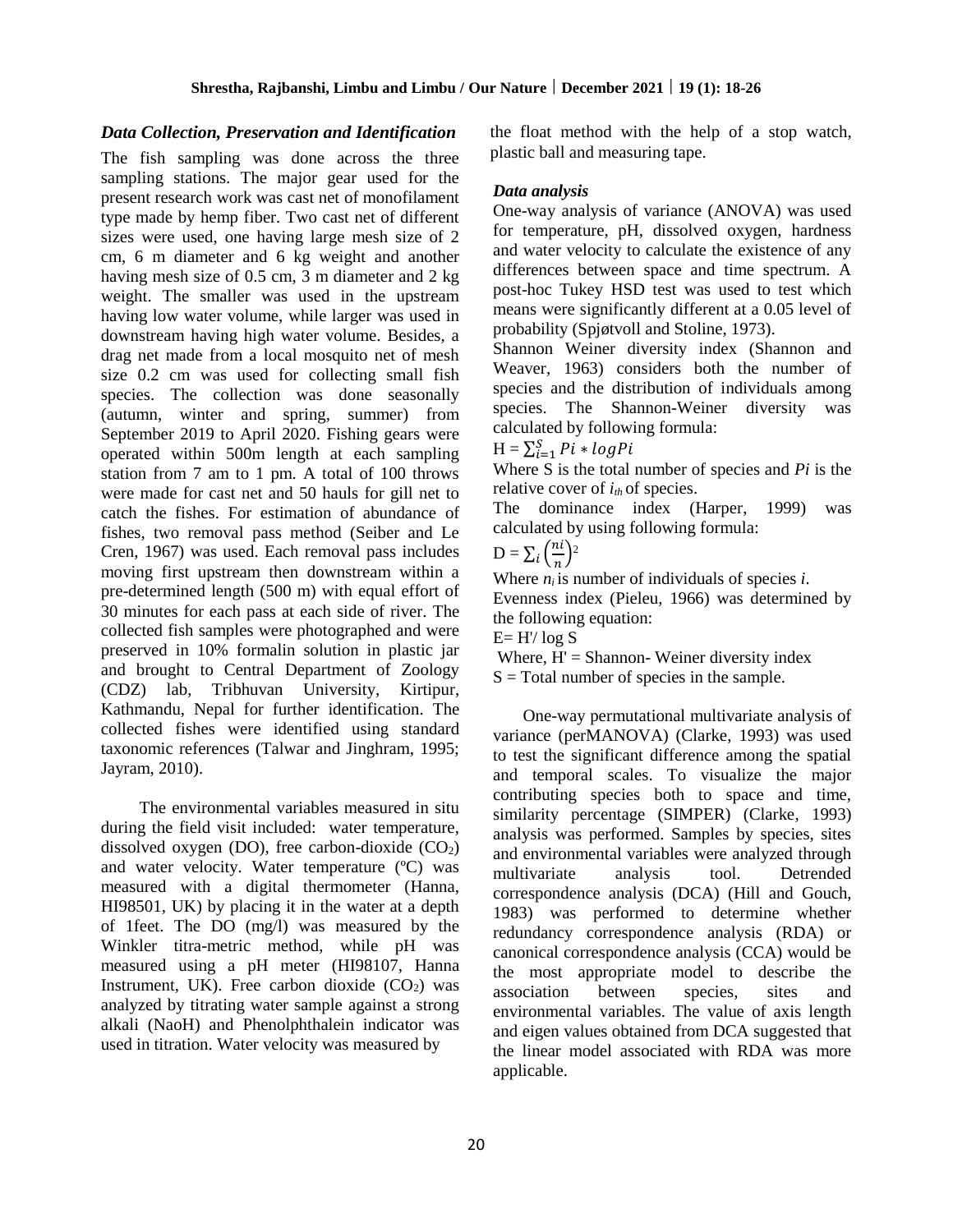Therefore, a direct multivariate ordination method (Legendre and Legendrem, 1998) based on a linear response of species to environmental gradients was applied.

## **Results**

Over the one year of monitoring period, 11 fish species were reported in all catch samples. The species comprised 7 genera, 3 families and 2 orders (Table 1). The dominated order Cypriniformes comprised 81.81% with 9 fish species whereas order Siluriformes comprised 18.18% with 2 species (Fig. 2). At the family level, the top families that accounted for 81.81% of the total species counts included Cyprinidae (8), Nemacheilidae (1) and Sisoridae (2) (Table 1). At the species level,  $~1$   $~60\%$  of catches were dominated by 4 fish species, namely, *Tor chelynoides* (21.18%), *Puntius gelius*  (15.27%), *Schizothorax plagiostomus* (13.3%) *and Schistura sovana* (9.85%). But results from the similarity percentage analysis (SIMPER) suggested that fish species of *Puntius gelius, Schizothorax plagiostomus, Tor chelynoides* and *Schistura sovana* were major contributing species each contribute more than 9%. An analysis of similarity (ANOSIM) pointed that fish community structure in the Lohore River differ in spatial scale  $(p<0.01)$  but not in temporal scale (*P*>0.01).

|  |  | <b>Table 1.</b> Fish species collected from Lohore River. |  |
|--|--|-----------------------------------------------------------|--|
|--|--|-----------------------------------------------------------|--|

| Order         | <b>Family</b> | Code           | <b>Species</b>                        |
|---------------|---------------|----------------|---------------------------------------|
| Cypriniformes | Cyprinidae    | C <sub>1</sub> | <i>Puntius gelius</i> Hamilton, 1822  |
|               |               | C <sub>2</sub> | Puntius chola Hamilton, 1822          |
|               |               | C <sub>3</sub> | Tor chelynoides McClelland, 1839      |
|               |               | C <sub>4</sub> | Schizothorax plagiostomus Day, 1877   |
|               |               | C <sub>5</sub> | Schizothoralchthys labiatus Day, 1877 |
|               |               | C <sub>6</sub> | Garra annandalei Hora, 1921           |
|               |               | C7             | Garra gotyla Menon, 1964              |
|               |               | C8             | Garra nasuta Hora, 1921               |
|               | Nemacheilidae | C9             | Schistura sovana Hamilton, 1822       |
| Siluriformes  | Sisoridae     | C10            | Glyptothorax pectinopterus Hora, 1923 |
|               |               | C11            | Pseudechenesis sulcatus Day, 1877     |

#### *Diversity status*

The value of diversity indices such as Shannon Weiner diversity index (H), Simpson dominance index (d) and evenness index (E) were calculated according to space and time (Fig. 2 and 3). Highest Shannon diversity index 2.29 was found at station C and lowest was found at station A. Higher Shannon Weiner diversity index value was found in Summer (2.28) where low in Autumn (1.72). There was no significant difference (*P*>0.05) was found in the value of Shannon Weiner diversity index both for time and space. Highest Simpson dominance index was found at station C (0.88) where low at station A (0.84). Maximum dominance index value was determined in Summer (0.89) where minimum in Autumn (0.79). No significant difference (*P*>0.05) was observed among the seasons and stations. Maximum evenness index value was recorded at station B (0.86) and minimum was at station A (0.81). Similarly, highest evenness value was found in Autumn (0.94) where low in Summer (0.85). There was also no significant difference (*P*>0.05) among the space and time.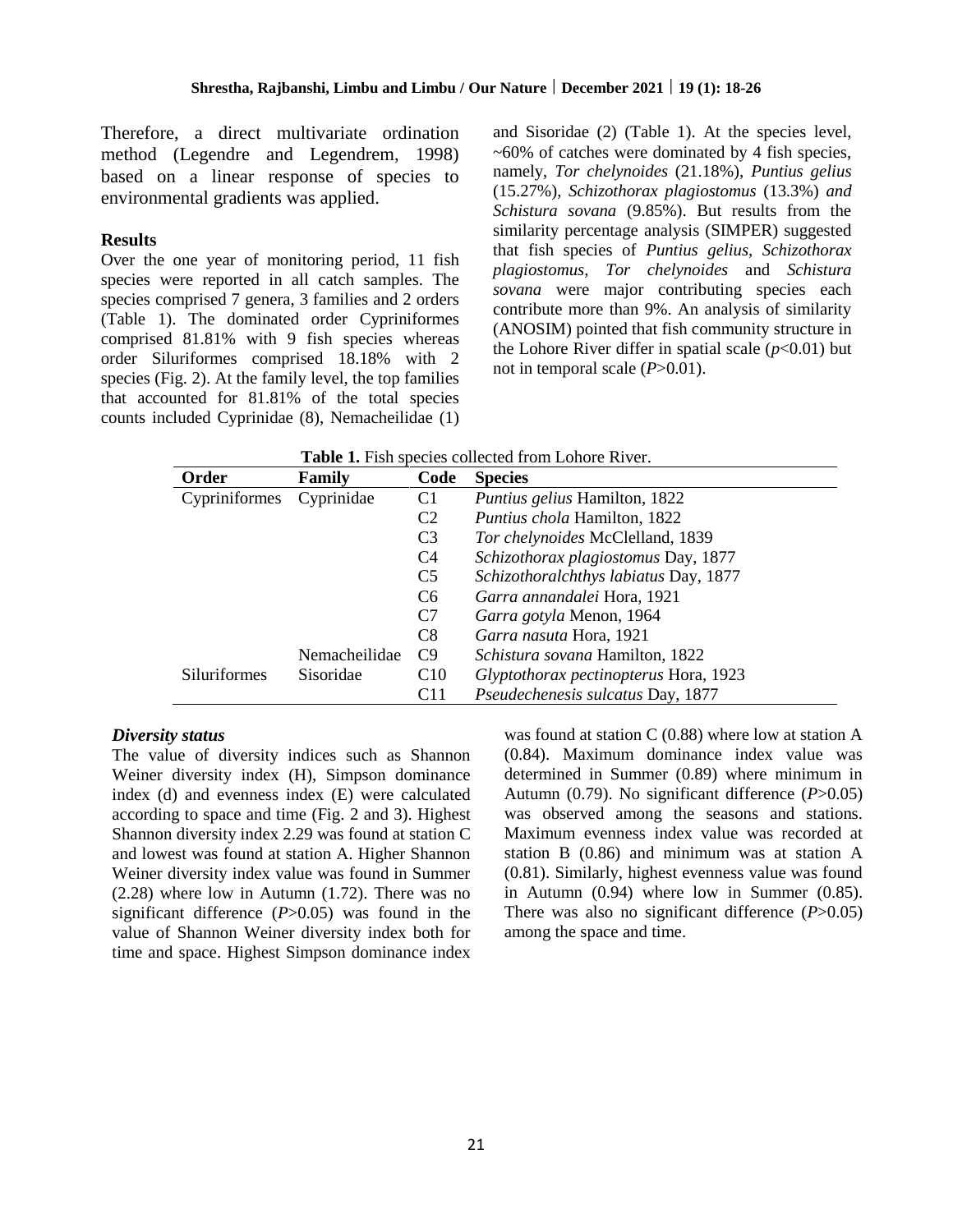## **Shrestha, Rajbanshi, Limbu and Limbu / Our Nature | December 2021 | 19 (1): 18-26**



**Figure 2.** Spatial variation of Shannon, Simpson and evenness index values (A, B, C = station).



**Figure 3.** Temporal variation of Shannon, Simpson and evenness index values.

## *Relationships between environmental conditions and fish community structure*

 The first and second axis of the redundancy analysis (RDA) accounted for 37% of the total variance (25% on the first axis and 13% on the second axis). The RDA biplot pointed the relationships between environmental conditions and fish community structure (Fig. 4). The first axis explained water velocity, water temperature, dissolved oxygen, pH and total hardness whereas second axis showed free carbon-dioxide. Fish species, *Glyptothorax pectinopterus* (C10), *Garra nasuta* (C8), *Garra annandalei* (C6), *Pseudechenesis sulcatus* (C11), *Puntius chola* (C2), *Schizothoralchthys labiatus* (C5), *Schistura sovana* (C9) and *Garra gotyla* (C7) are highly associated with dissolved oxygen, water velocity and water temperature but negatively related to free carbon-dioxide  $(CO<sub>2</sub>)$ . In contrary, single species *Puntius gelius* (C1) is positively related free carbon-dioxide but negative to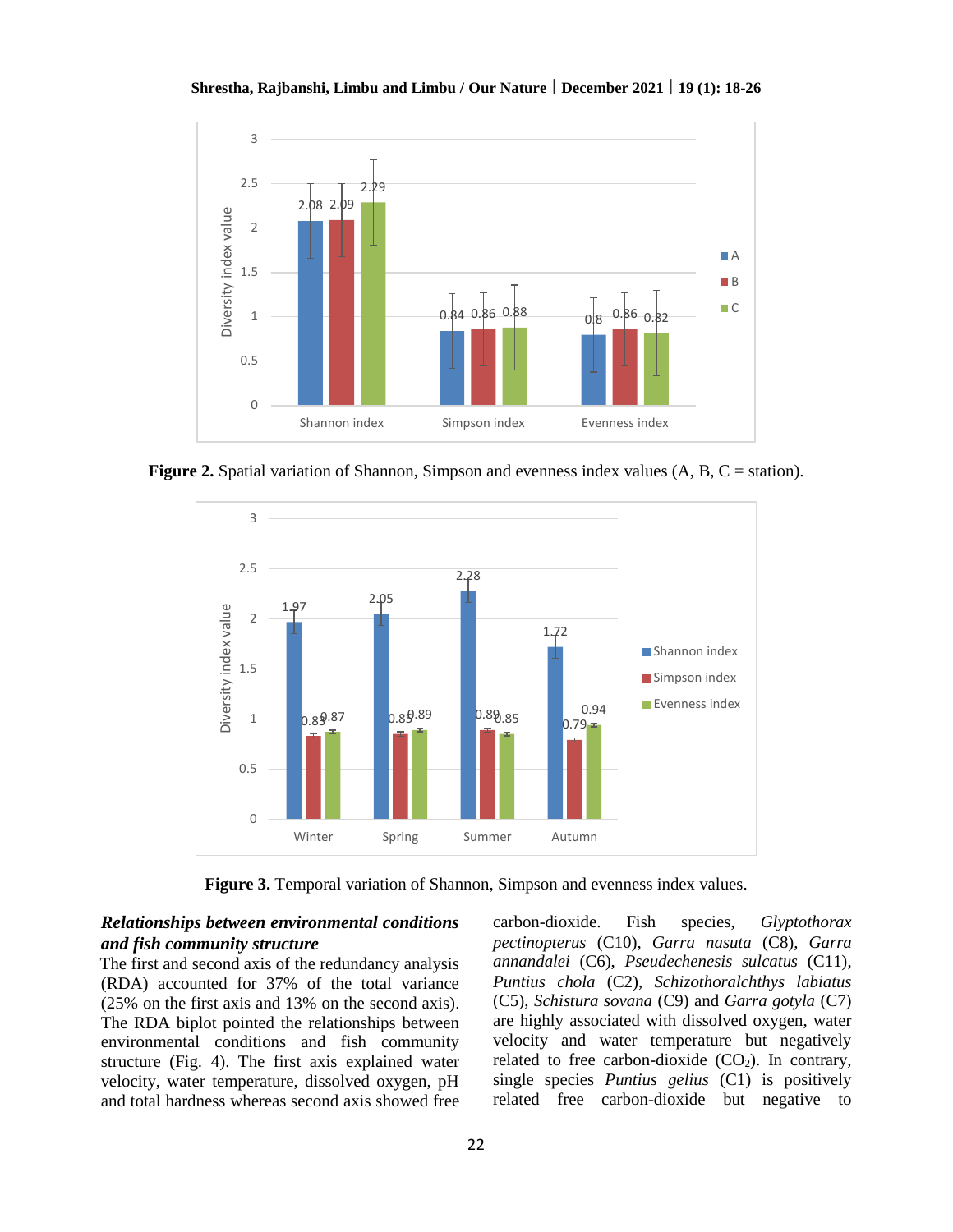dissolved oxygen, water velocity and water temperature whereas two fish species *Tor chelynoides* (C3) and *Schizothorax plagiostomus*

C4 are related to any variables. Similarly, among the selected variables pH and total hardness are not related to any variables.



**Figure 4.** Biplot from redundancy analysis (RDA) for the fish assemblages in the Lohore River ( $CO<sub>2</sub>$ ) Carbon-dioxide, Hrd = Total hardness,  $Wt = Water$  temperature,  $Wv = water$  velocity,  $DO = Disolved$ oxygen)

## **Discussion**

A total of 11 fish species were recorded during the study period. In the present study, Cypriniformes and Cyprinidae were the most diverse order and family. This result is consistent with the findings of several previous studies (Mishra and Baniya, 2016; Subba *et al.,* 2017; Limbu *et al.,* 2018, 2019; Limbu and Gupta, 2019; Punam and Limbu, 2019; Limbu *et al.,* 2020; Limbu and Prasad, 2020; Prasad *et al.,* 2020; Limbu *et al.,* 2021a; Limbu *et al.,* 2021b). The majority of the freshwater fish fall under the order Cypriniformes and family Cyprinidae (Nelson, 2016). The analysis of similarity (ANOSIM) showed significance difference in space  $(P<0.01)$  but not in time  $(P>0.01)$  which is similar to findings of Yan *et al.* (2010) and Prasad *et al.* (2020).

 A biodiversity index seeks to characterize the diversity of samples by a single number (Magurran, 1988). The biodiversity index values, obtained from the present study, was neither so high according to Shannon-Weiner diversity index, nor showing any differences among the stations and seasons. The reason for showing lower species biodiversity is that fishing gears have high selectivity effect (Keskin and Unsel, 1998). The highest Shannon-Weiner diversity index was recorded in Summer, while the minimum was in Autumn. On the other hand, the maximum Shannon diversity value was recorded at station C, and the minimum was at station A. In each case, high Shannon-Weiner diversity index was involved with low individuals, and low diversity was involved with high number of individuals. The main causes of the differences occurring in the biodiversity indexes are the seasonal variations of nutrients at the sea grass beds affecting the coexistence of many fish species (Hossain *et al.,* 2012), the seasonal fish migration (Limbu *et al.,* 2021), the atmospheric air currents and the environmental conditions (Keskin and Unsel, 1998).

 The result showed that many physio-chemical parameters like dissolved oxygen (DO), free carbon-dioxide (CO2), temperature, and water velocity were found to be influencing factors for fish diversity and distribution. Besides, other factors like pH and transparency were significant in trace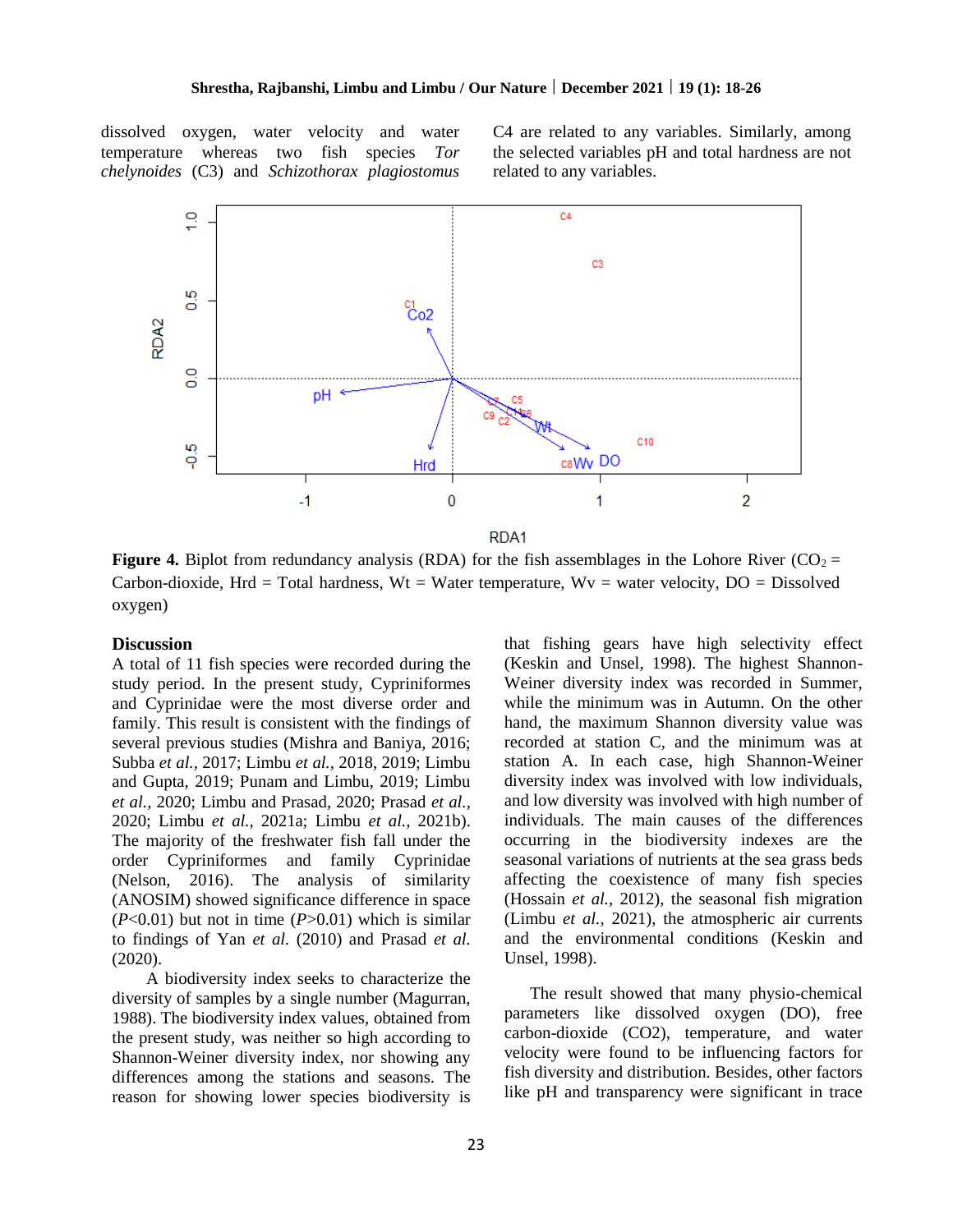level for fish distribution. The diversity of local species of the river is greatly influenced by temperature as it changes species distribution at short time scales (Fisher *et al.,* 2008). The physicochemical parameters of water like temperature, transparency, velocity, pH, DO, CO2, and hardness play a vital role in abundance and species richness, and these parameters are greatly affected by seasons and elevations (Pokharel *et al.,* 2018).

 Different environmental variables influence fish health as well as the diversity and distribution of fishes in water bodies. Among different environmental variables, the temperature and DO are mostly responsible for the observed changes in species diversity and these variables are changes in freshwater assemblages according to seasons and elevation gradients. The relationship between fish and water quality parameters were checked by Canonical correspondence analysis (CCA). In the present study the parameters like DO, water velocity and water temperature were found to be important parameters for shaping the fish assemblage structure of the Lohare River. The dissolved oxygen (Limbu and Gupta, 2018; Limbu *et al.,* 2019) and water temperature (Kadye *et al.,* 2008) have been mentioned as important factors for shaping the fish community structure. Pokharel *et al*. (2018) observed that the most important environmental variables were conductivity, water depth, free carbon dioxide, pH, and DO in the Seti Gandaki river basin. The fish assemblage structures are mainly correlated with free carbon-dioxide, water discharge, and stream size in North Tiaoxi River China (Koel and Peterka, 2003).

## **Acknowledgements**

We would like to thank Prof. Dr. Tej Bahadur Thapa for providing us to conduct this research work. We are highly indebted to Mr. Hira Singh Badi for fish sampling collection during the whole study period. We are very thankful to Shree Vijaya Higher Secondary School Dullu, Dailekh for providing Lab for water quality analysis to assist our work.

#### **References**

Chaudhary, S., J.H. Limbu, S. Subba, J.K. Gurung, N. Pandey, and D.K. Singh 2020. Fish

assemblage structure and environmental correlates in Nepal's West Rapti River. *Our Nature 18(1)*: 28-37. <https://doi.org/10.3126/on.v18i1.34239>

- Koel, T.M. and J.J. Peterka 2003. Stream fish communities and environmental correlates in the Red River of the North, Minnesota and North Dakota. *Environmental Biology of Fishes 67*: 137–155.
- Clarke, K.R. 1993. Non-parametric multivariate analyses of changes in community structure. *Australian Journal of Ecology 18*: 117-143. https://doi.org/10.1111/j.1442- 9993.1993.tb00438.x
- Fisher, B., Turner, K. and M. Zylstra 2008. Ecosystem services and economic theory: Integration for policy relevant research. *Ecological Applications 18*: 2050-2067. <http://dx.doi.org/10.1890/07-1537>
- Gupta, S.P. 1988. *Advanced Practical Statistic*. S. Chand Publication, New Delhi, India.
- Hill, M.O. and H.G. Gauch 1980. Detrended correspondence analysis: an improved ordination technique, Vegetatio *42*: 47-58.
- Hossain, M.S., N.G. Das, S. Sarker and M.Z. Rahaman 2012. Fish diversity and habitat relationship with Environmental vriables at Meghna river estuary, Bangladesh. *Egyptian Journal of Aquatic Research 38*: 213-226. <https://doi.org/10.1016/j.ejar.2012.12.006>
- Jayaram, K.C. 2010. *The freshwater fishes of Indian region*. Narendra Publishing House, Delhi, India, 614.
- Kadye, W.T., C.H.D. Magadza, N.A.G. Moyo and S. Kativu 2008. Stream fish assemblages in relation to environmental factors on a montane plateau. *Environmental Biology of Fishes 83*: 417-428*.* [https://doi.org/10.1007/s10641-008-](https://doi.org/10.1007/s10641-008-9364-4) [9364-4](https://doi.org/10.1007/s10641-008-9364-4)
- Karr, J.R. 1981. Assessment of Biotic Integrity Using Fish Communities. *Fisheries 6*: 21-27. <https://doi.org/10.1577/1548-8446>
- Keskin, C. and N. Unsal 1998. The Fish Fauna of Gokceada Island, NE Aegean Sea. Turkey. *Italian Journal of Zoology 65*:299-302. <https://doi.org/10.1080/11250009809386836>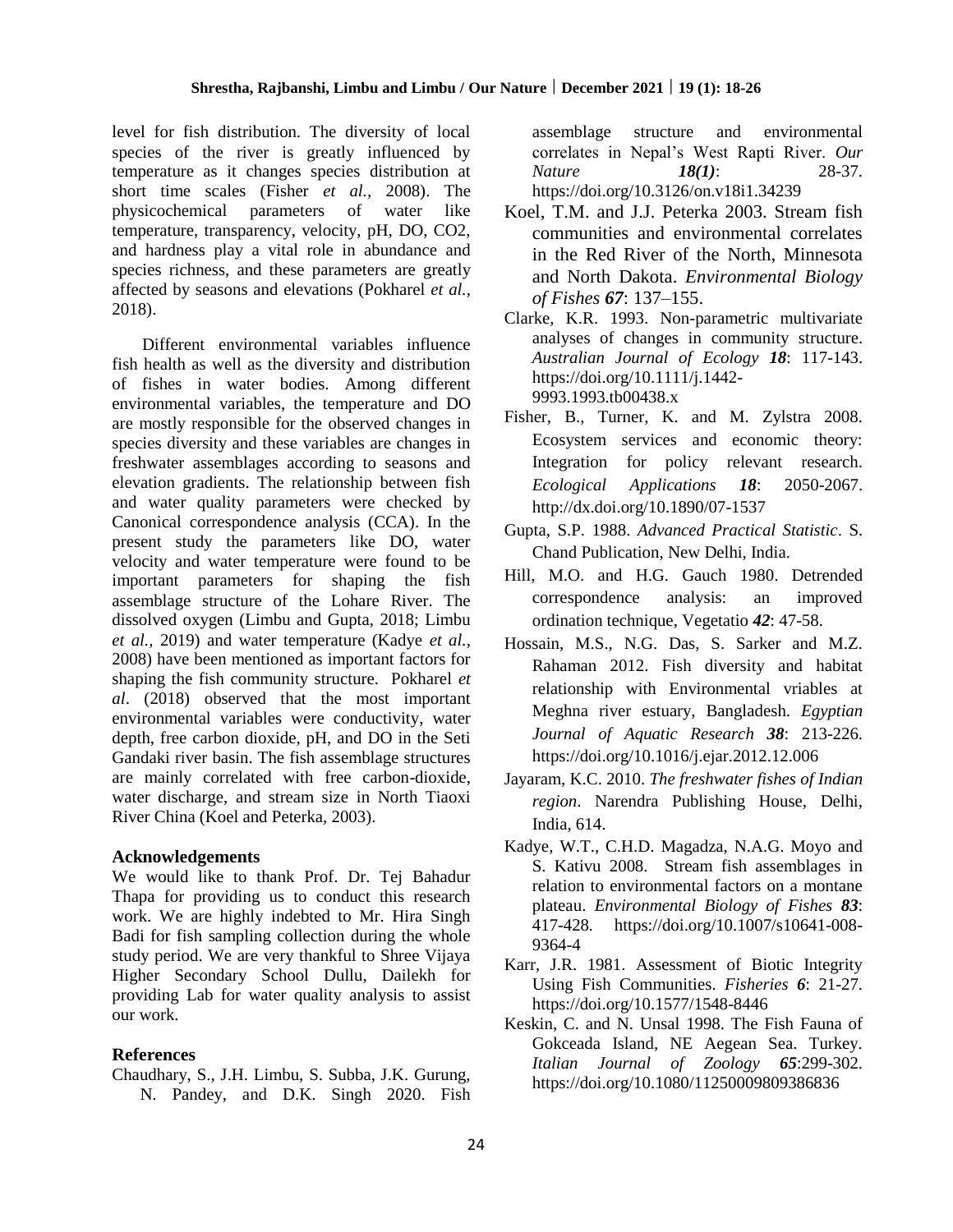## **Shrestha, Rajbanshi, Limbu and Limbu / Our Nature | December 2021 | 19 (1): 18-26**

- Legendre, P. and L. Legendre 1998. *Numerical Ecology*. Second Edition. Elsevier, Amsterdam, Netherlands. 853 pp.
- Li, J.H., L.L. Huang, L.M. Zou, Y. Kano, T. Sato and T. Yahara 2012. Spatial and temporal variation of fish assemblages and their associations to habitat variables in a mountain stream of north Tiaoxi River, China. *Environmental Biology of Fishes 93*: 403–417. [https://doi.org/10.1007/s10641-011-](https://doi.org/10.1007/s10641-011-%209928%20-6) [9928 -6](https://doi.org/10.1007/s10641-011-%209928%20-6)
- Limbu, J.H. and A. Prasad 2020. Environmental variables and fisheries diversity of the Nuwa River, Panchthar, Nepal. *Scientific World. 13*: 69-74.<https://doi.org/10.3126/sw.v13i13.30542>
- Limbu, J.H., B. Bhurtel, A. Adhikari, G.C. Punam, M. Maharjan and S. Sunuwar 2020. Fish community structure and environmental correlates in Nepal's Andhi Khola. *Borneo Journal of Resources Science and Technology. 10(2)*: 85-92.

<https://doi.org/10.33736/bjrst.2510.2020>

- Limbu, J.H., G.S. Acharya and O.M. Shrestha 2018. A brief report on ichthyofaunal diversity of Dewmai Khola of Ilam district, Nepal. *Journal of Natural History Museum 30*: 312-317. <https://doi.org/10.3126/jnhm.v30i0.27607>
- Limbu, J.H., J.K. Gurung, S. Subba, N. Khadka, A. Adhikari and C.B. Baniya 2021b. An Impact Assessment of Betani Irrigation Dam on Fish Diversity of Damak Municipality, Jhapa, Nepal. *Egyptian Journal of Aquatic Biology and Fisheries 25(2)*: 163-175. [https://dx.doi.org/10.21608/ejabf.2021.1613](https://dx.doi.org/10.21608/ejabf.2021.161363) [63](https://dx.doi.org/10.21608/ejabf.2021.161363)
- Limbu, J.H., S. Subba, J.K. Gurung, J. Tumbahangfe and B.R. Subba 2021a. Correlation of fish assemblages with habitat and environmental variables in the Phewa Khola Stream of Mangsebung Rural Municipality, Ilam, Nepal. *Journal of Animal Diversity 3(1):* 27-36. <http://dx.doi.org/10.52547/JAD.2021.3.1.5>
- Magurran, A.E. 1988. Ecological Diversity and its Measurement. Princeton University Press, Princeton.

Mishra, A. R. and C.B. Baniya 2016. Ichthyofaunal diversity and physico-chemical factors of Melamchi River, Sindhupalchok, Nepal. *Journal of Institute of Science and Technology 21(1)*: 10–18.

<https://doi.org/10.3126/jist.v21i1.16031>

- Pielou, E.C. 1966. The measurement of diversity in different types of biological collections. *Journal of Theoretical Biology 13*: 131-144. [https://doi.org/10.1016/0022-5193\(66\)90013-0](https://doi.org/10.1016/0022-5193(66)90013-0)
- Pokharel, K.K., B.B. Khadga, C.M. Trilok, and B.B. Chitra 2018. Correlations between fish assemblage structure and environmental variables of the Seti Gandaki River Basin, Nepal. *Journal of Freshwater Ecology 33(1)*: 31-43.

https://doi.org/10.1080/02705060.2017.139917  $\Omega$ 

Prasad, A., A. Shrestha, J.H. Limbu and D. Swar 2020. Spatial and temporal variation of fish assemblage structure in Seti Gandaki River, Tanahu, Nepal. *Borneo Journal of Resources Science and Technology 10(2)*: 93-104.

https://doi.org/10.33736/bjrst.2048.2020

- Punam, G.C. and J.H. Limbu 2019. Spatio-temporal variation of fish assemblages in Babai River of Danag district, Province No. 5, Nepal. *Our Nature 17(1)*: 14-25. [https://doi.org/10.3126/on.v17i1. 33988](https://doi.org/10.3126/on.v17i1.%2033988)
- Seber, G. and E.L. Cren 1967. Estimating Population Parameters from Catches Large Relative to the Population. *Journal of Animal Ecology 36(3)*: 631- 643. <https://doi.org/10.2307/2818>
- Shannon, C. E. and Wiener, W. (1949). The mathematical theory of communication. Urbana, Uiversity of Illinois Press, pp: 177.
- Shrestha, J., D.M. Singh and T.B. Saund 2009. Fish diversity of Tamor River and its major tributaries of eastern Himalayan region of Nepal. *Nepal Journal of Science and Technology 10(1)*: 219-223. <https://doi.org/10.3126/njst.v10i0.2964>
- Spjøtvoll, E. and M.R. Stoline 1973. An extension of the T-Method of multiple comparison to include the cases with unequal sample sizes. *Journal of the American Statistical Association 68(344)*: 975– 978.